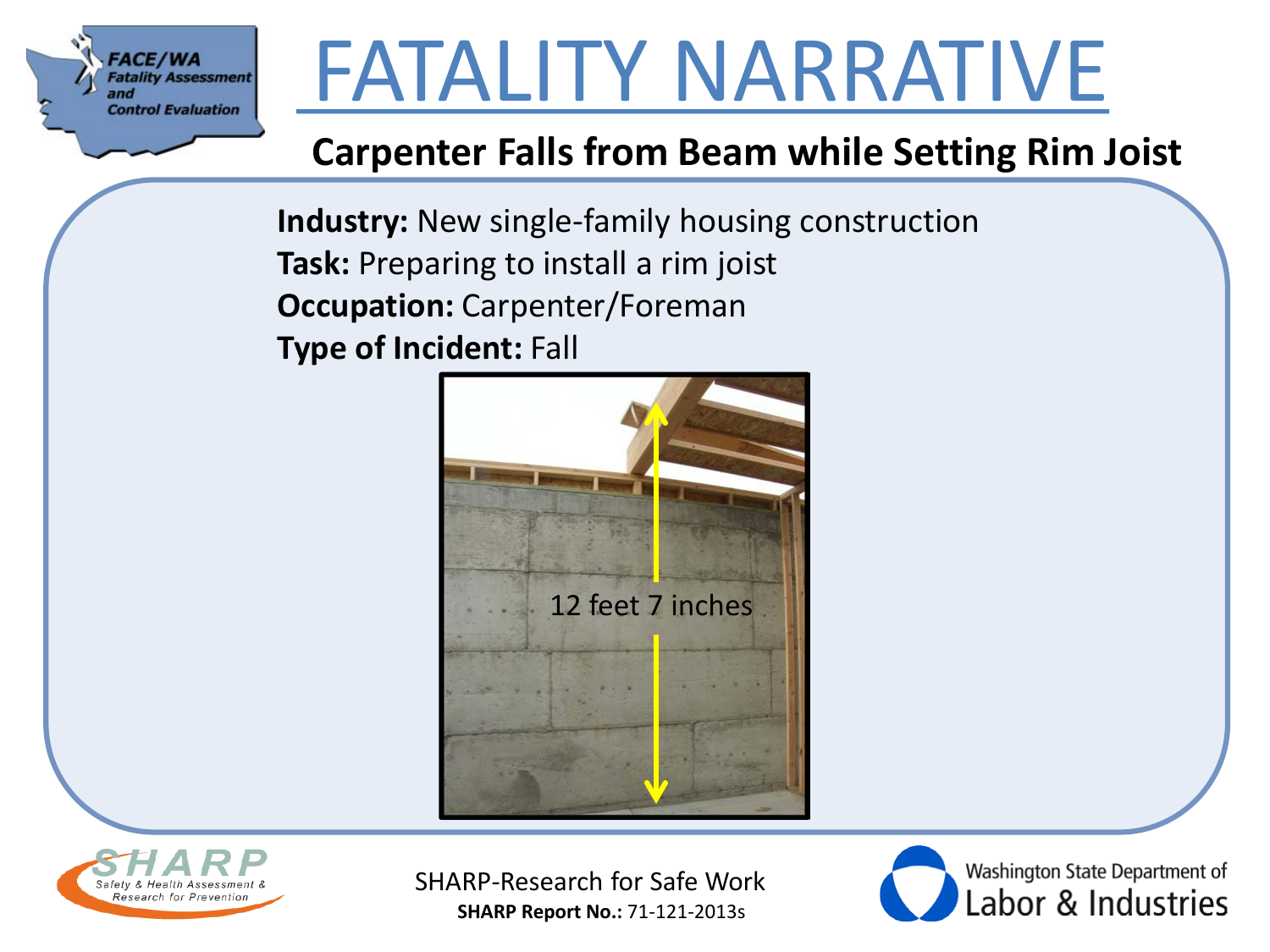

# $\sum_{\text{Fatality Assessment}\atop \text{Control Evaluation}}$   $\sum_{\text{Fatality Assessment}\atop \text{Control Evaluation}}$   $\sum_{\text{Fatality Association}}$   $\sum_{\text{Fatality Association}}$   $\sum_{\text{Couluation}}$   $\sum_{\text{Couluation}}$   $\sum_{\text{Couluation}}$   $\sum_{\text{Coulution}}$   $\sum_{\text{Coulution}}$   $\sum_{\text{Coulution}}$   $\sum_{\text{Coulution}}$   $\sum_{\text{Coulution}}$   $\sum_{\text{Coulution}}$   $\sum_{\text{Coulution}}$   $\sum_{\text{Coulution}}$   $\$

The victim had been employed for 14 years by a small general contractor who primarily did residential work, but also did commercial and industrial jobs. On the day of the incident, the victim and a laborer were at a job site, where they had worked for the past month, adding an addition to a commercial building. They used a ladder to access the top plate of the unfinished single-story structure where they intended to place a rim joist. They had previously been working from ladders and, according to the laborer, intended to return to working from the ladders once they placed the rim joist. Fall protection gear was available on-site, but they did not use it. As they were moving the rim joist into place, the laborer was standing on the top plate and the victim was standing on 6½-inch-wide beam, when the victim fell 12 feet 7 inches to a concrete surface. The laborer called emergency services, who transported the victim to a hospital, where he died of head injuries two weeks later.



The carpenter fell from the location on the beam indicated by the arrow.



External view of building addition under construction where the carpenter fell.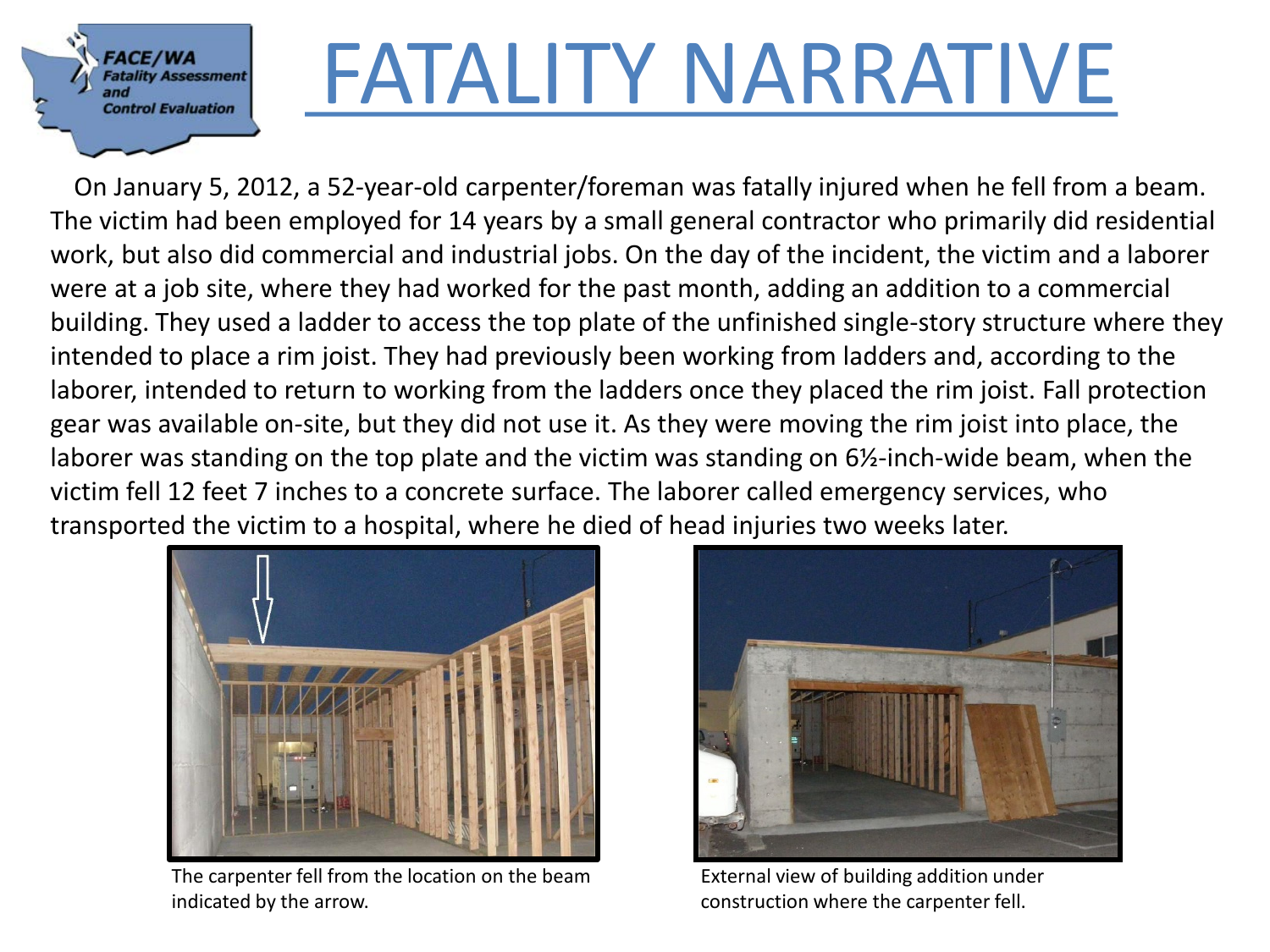

The victim was standing on the beam attempting to place the rim joist when he fell.

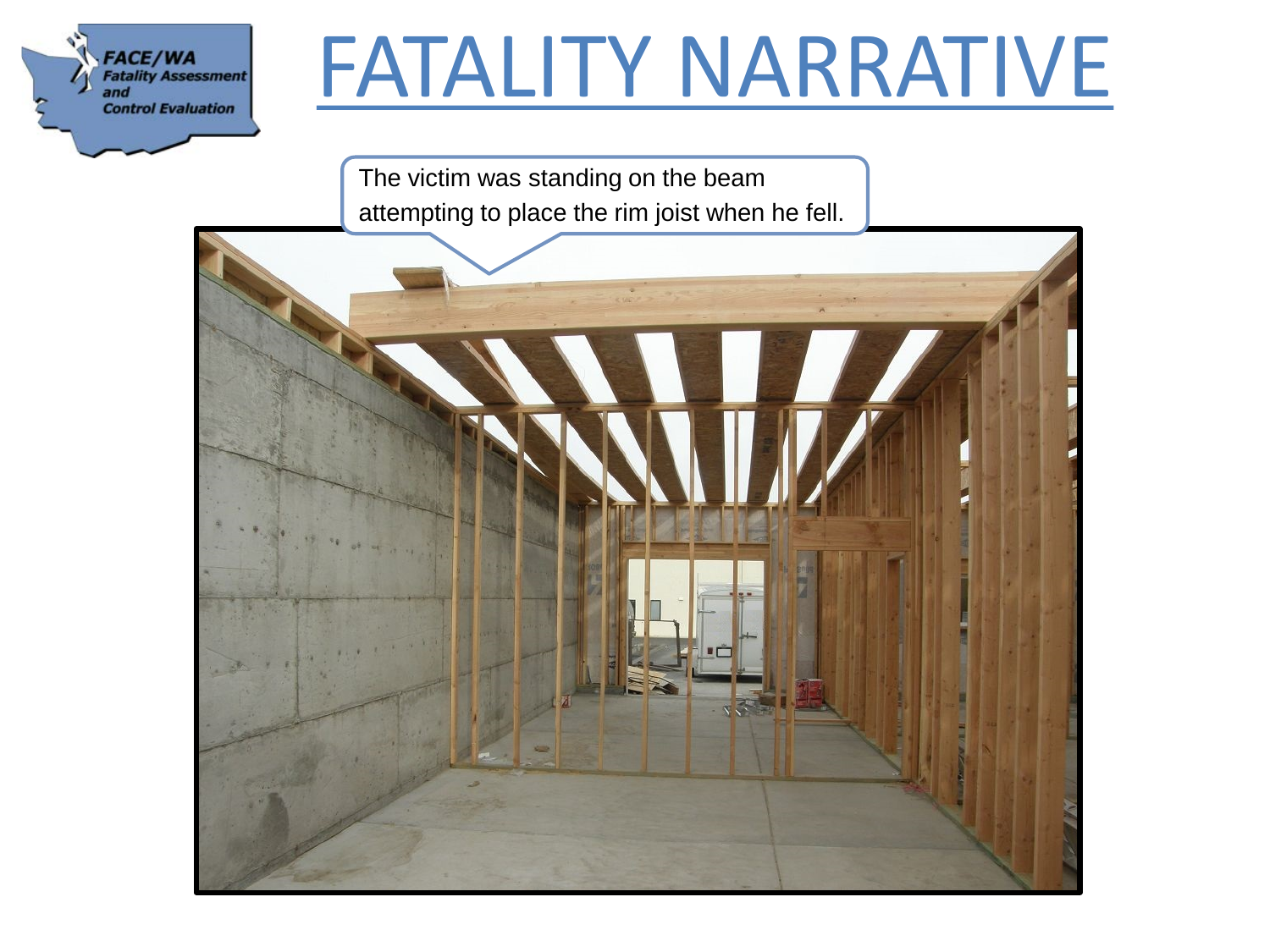

| FALL PROTECTION WORK PLAN (FPWP)                                                                                                                                       |      |
|------------------------------------------------------------------------------------------------------------------------------------------------------------------------|------|
| Company Name _____<br>Site Address                                                                                                                                     | Date |
| (If additional space is needed, use the back of this sheet)                                                                                                            |      |
| Identify all fall hazards 10' or more above the ground or lower level (check all that apply)<br>__ Open-sided walking/working surfaces (i.e. roofs, open-sided floors) |      |
| _ Open-sided ramps, runways, platforms                                                                                                                                 |      |
| _ Floor openings<br>_ Wall openings                                                                                                                                    |      |
| _ Skylight openings                                                                                                                                                    |      |
| Trenches<br>__ Surfaces that do not meet the definition of a walking/working surface (i.e. top plate)                                                                  |      |
|                                                                                                                                                                        |      |

Excerpt of first few lines of a sample Fall Protection Work Plan\*

#### **Requirements**

The employer must:

- Ensure that the appropriate fall protection system is provided, installed, and implemented according to the requirements in Chapter 296-155 WAC, Part C-1 Fall Protection Requirements for Construction when employees are exposed to fall hazards of four feet or more and working on any surface that does not meet the definition of a walking/working surface not already covered in WAC 296-155-24609. See WAC 296-155-24611(1)(c).
- Develop and implement a written fall protection work plan including each area of the work place where the employees are assigned and where hazards of ten feet or more exist. See WAC 296-155-24611(2)(a).
- Train employees in the requirements of the fall protection work plan. See WAC 296-155-  $24611(2)(b)$ .

\*For samples of Fall Protection Work Plans (FPWP), go to the Washington State L&I web site [www.lni.wa.gov/Safety/Basics/Programs/FallProtectionConstruction/default.asp](http://www.lni.wa.gov/Safety/Basics/Programs/FallProtectionConstruction/default.asp)